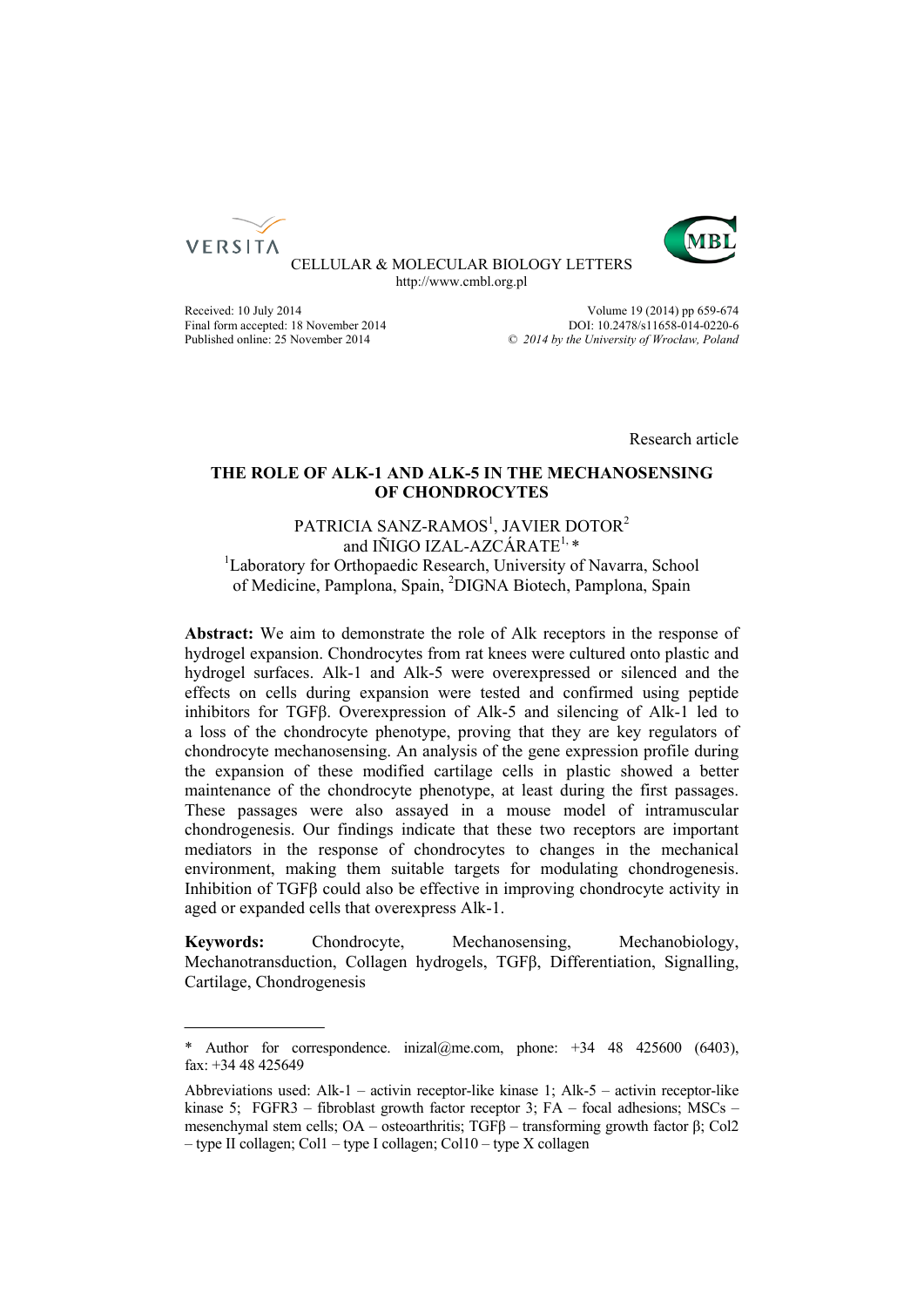#### **INTRODUCTION**

The chondrogenic capacity of cartilage cells can be modulated in vitro. Several parameters may affect chondrocyte behavior and these parameters have become the subject of research aiming to restore extracellular matrix gene expression that has been lost during joint pathologies or during in vitro monolayer expansion. Cultures of chondrocytes on commonly used polymer surfaces undergo a progressive and, beyond a certain number of passages, irreversible loss of the cartilage phenotype [1–5]. This is characterized by a cessation in the expression of collagen type II, aggrecan and the transcription factor Sox9, among others.

In our laboratory, we used collagen hydrogels that support the culture of chondrocytes on substrates with low mechanical properties (in the range of pascals) [6, 7]. We achieved an efficient expansion method that slowed down the dedifferentiation process that takes place when cells are cultured onto plastic [8]. The mechanisms responsible for this behavior of chondrocytes in the hydrogel culture are still unknown, but some clues have been found, such as the interesting pattern for transforming the growth factor β (TGFβ) receptors activin receptor-like kinase 1 and 5 (Alk-1 and Alk-5) [8]. We described an increase in the Alk-1 level in the plastic culture. This was found to slow down in hydrogels. The opposite pattern was found for Alk-5. The relevance of this behavior is that these TGFβ receptors have opposing effects in chondrocytes [9–16]. When TGFβ signals through Alk-1, it activates Smad 1/5/8 and produces hypertrophic chondrocytes and terminal differentiation [14, 15]. When it binds to Alk-5 (also known as TGFβ receptor 1), it enhances the expression of cartilage-related genes through Smad 2/3 activation [9–13]. The balance between these two receptors determines the capacity of the cell to respond to TGFβ.

We hypothesized that these receptors could be implicated in the mechanosensing capacity of chondrocytes. Therefore, we aimed to effectively demonstrate the role of these two receptors in the process of chondrocyte mechanosensing. We used the model of hydrogel culture with collagen type I hydrogels, which simplify synthesis and handling and have offered good results previously. We used a plasmid system to induce cells to overexpress or silence Alk-1 and Alk-5 in order to study their effect on the chondrogenetic capacity of cartilage cells.

### **MATERIALS AND METHODS**

#### **Preparation of hydrogels**

Hydrogels were prepared as described previously using 3 mg/ml of rat tail collagen type I (BD Biosciences). They yielded an elastic modulus of 22.42 Pa, which was determined via rheology [6].

### **Isolation and culture of chondrocytes**

The source of tissue was skelletally mature Wistar rats (average weight of 200–250 g), obtained using a protocol approved by our institutional committee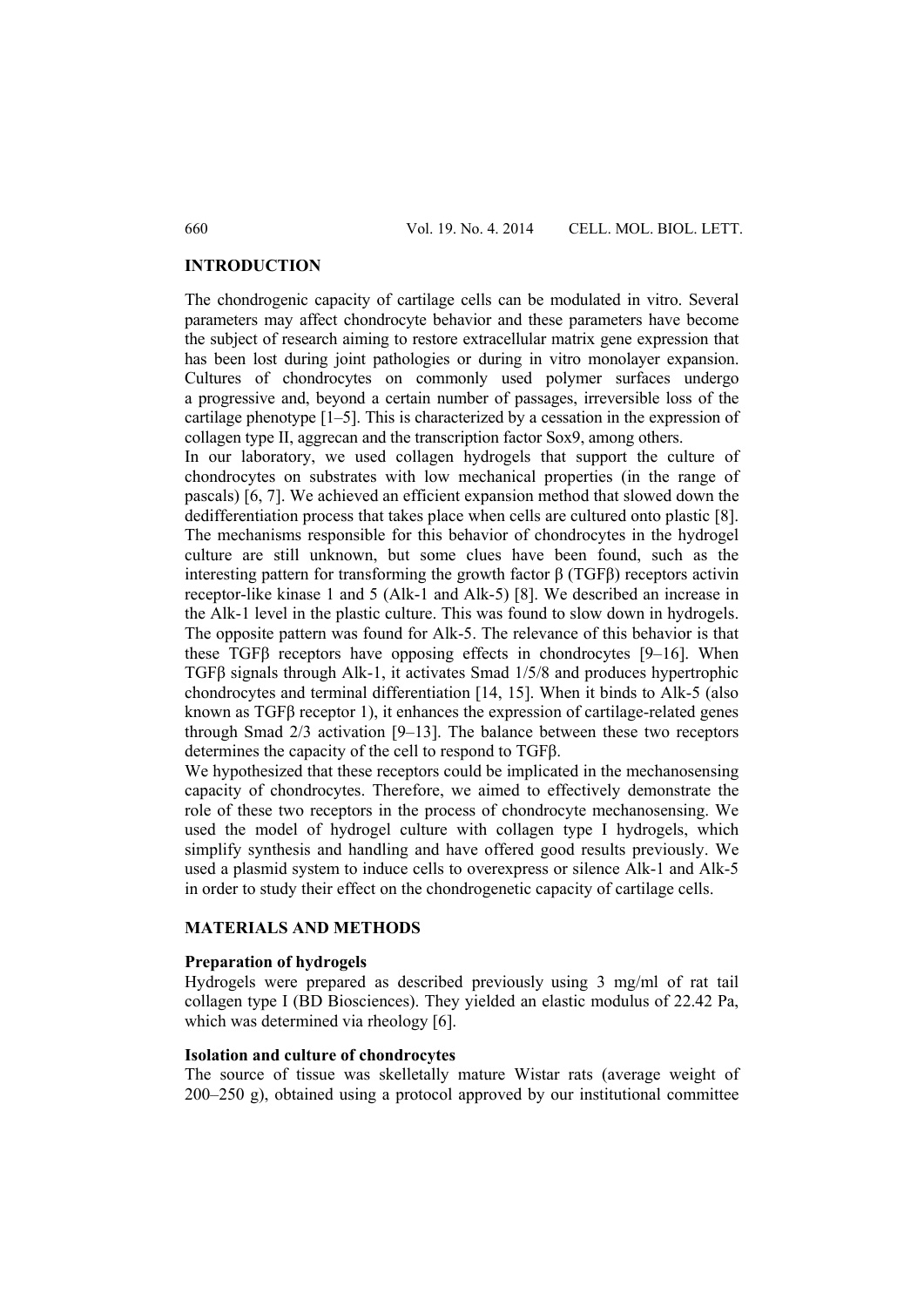(number 066-11, date 5/27/2011). We used cells pooled from 5 rats for the experiments and replicated each experiment three times with different cell extractions. The whole knee joint was exposed under sterile conditions and cartilage pieces were obtained from the femoral cartilage using surgical blades. The tissue was placed in culture dishes, minced, and treated overnight with 0.5 mg/ml dispase and 60 units/ml collagenase (Sigma), both of which had been dissolved in the expansion medium (see below). After digestion, the cells were pelleted, washed and finally resuspended in the expansion medium, which was DMEM-Glutamax supplemented with 10% fetal bovine serum and 1 mM L-cysteine and penicillin/streptomycin (both from Invitrogen).

The cells were seeded on 175-cm<sup>2</sup> flasks for the control expansion and on collagen hydrogel-coated  $175$ -cm<sup>2</sup> flasks, and grown under standard hypoxic conditions (37 $^{\circ}$ C, 5% CO<sub>2</sub> and 5% O<sub>2</sub>) unless otherwise indicated. For normoxic conditions, we used  $37^{\circ}$ C and  $5\%$  CO<sub>2</sub>. Both cultures (hydrogel and plastic) were two-dimensional. The plastic-expanded cells were detached using trypsin (Invitrogen) and the hydrogel-cultured cells were detached using 100 µg/ml collagenase (Sigma) for 45 min at 37ºC. To inhibit TGFβ, peptides P17 and P144 (Digna Biotech) were added separately at 0.2 mg/ml. A sample for every passage was collected to detect chondrocyte markers using RT-PCR (see below). To study the chondrogenic capacity, we performed micromass culture and injected chondrocytes into the adductor muscles of nude athymic mice. A total of 200,000 expanded chondrocytes (from plastic or hydrogel-coated surfaces) were pelleted (centrifuged at 400 x g for 5 min) and placed overnight in a 15-ml conical tube with an inclination of about 45º. Pellets were suspended in expansion medium for 7 additional days and collected to be analyzed using RT-PCR and histology. For the mouse model, 4 million chondrocytes were collected and implanted in a PBS suspension in the adductor muscle of nude mice weighing 30–40 g, as previously described [17]. This protocol was approved by our institutional committee (number 065-12, date 5/18/2012). The cells were maintained for 1 week and then the complete limb was extracted, fixed in formalin, decalcified using 10% formic acid for 2 weeks, and subjected to histological analysis using Sirius red staining.

#### **RT-PCR assays**

Cells used for the RT-PCR assay were collected from hydrogels, plastic surfaces and micromass structures as described above. RNA was extracted using 1 ml of Trizol (Invitrogen), following the manufacturer's guidelines. After determining the RNA concentration using spectrophotometry with nanodrop (Thermo Fisher Scientific), we performed retrotranscription with the cDNA SuperMix qScript system (Quanta Biosciences), using 1 µg of RNA for each reaction. A total of 0.5 µl of the product of the previous reaction was subjected to a gene expression assay via real-time PCR. To study relative expression, we followed the  $2<sup>-AACt</sup>$ method as described by Livak and Schmittgen [18] using Taqman assays (Applied Biosciences) for type II collagen (Col2), Sox9, fibroblast growth factor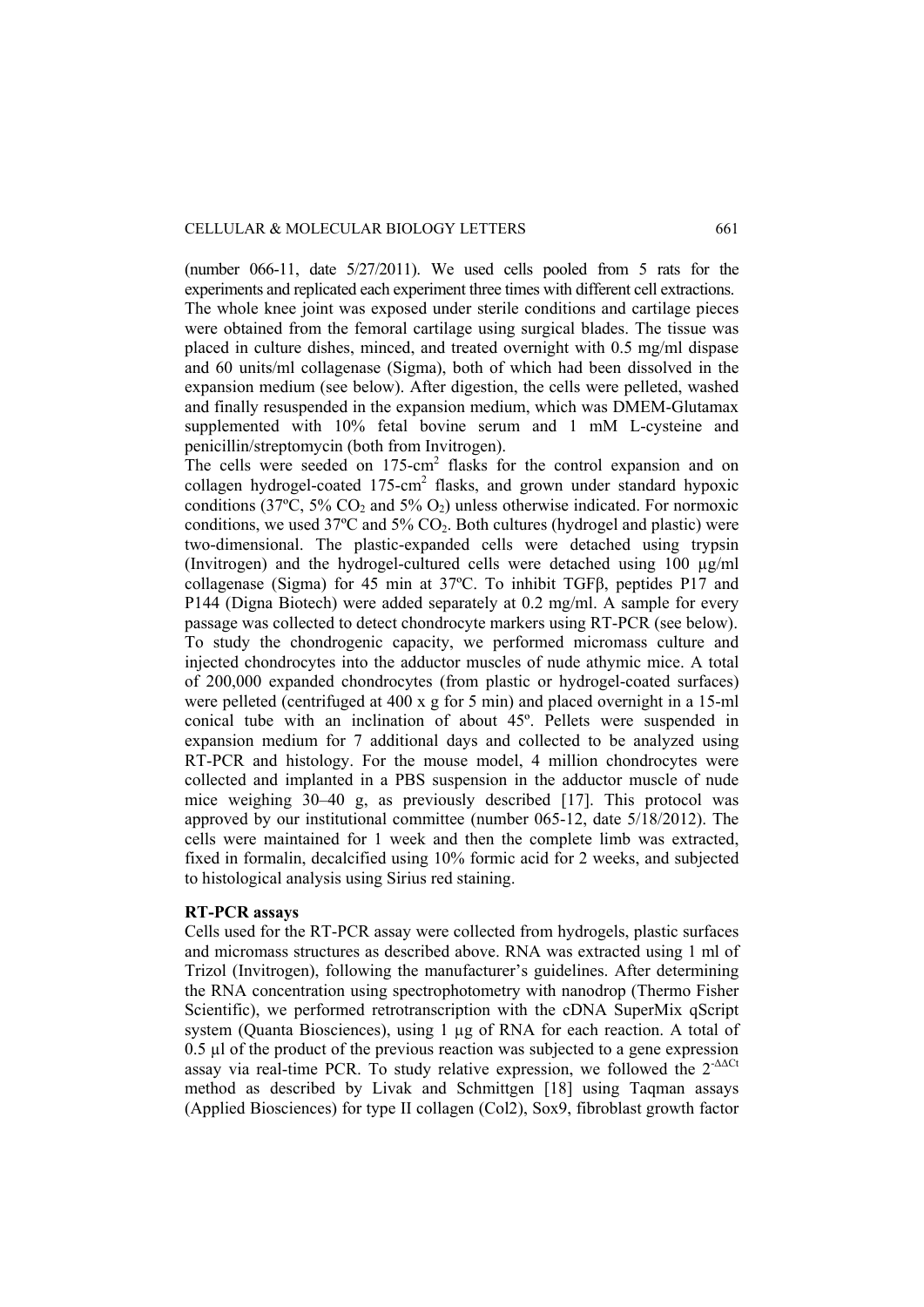receptor 3 (FGFR3), Alk-5, Alk-1, aggrecan, type I collagen (Col1) and type X collagen (Col10). Cells on plastic were taken as the controls and the values obtained for hydrogel-cultured cells were subsequently referred to them.

#### **Western blot analysis**

For the detection of Alk-1, Alk-5 and SMADs, we performed western blot analyses of protein extracts from chondrocytes. Proteins were extracted using Phosphosafe extraction reagent (Novagen), and after quantification using the Bradford assay, loaded onto SDS-PAGE gels. Proteins were transferred to nitrocellulose membranes and blocked using 5% milk in TBST. We used specific antibodies diluted 1:1000 in blocking buffer. After washing the blot extensively, secondary antibodies were used diluted 1:2000 in blocking buffer and then washed again. Finally, the blots were visualized using Lumilight Plus western blotting substrate (Roche). In order to visualize SMADs, the chondrocytes first underwent a treatment with TGFβ (R&D systems) at 1 ng/ml for 1 h.

#### **Histological analysis**

The chondrogenic capacity of expanded cartilage cells was determined via histological processing of the micromass structures. Sections 4  $\mu$ m in thickness were stained using Sirius Red. We also used specific antibodies to detect aggrecan (Abcam), Col2 (Biogenesis) and Col1 (BD Biogenesis) via immunofluorescence. For this purpose, the sections were initially treated with trypsin (0.1% in PBS containing 0.1% calcium chloride) for 1 h at 37ºC. They were then blocked with normal goat serum (Sigma) diluted 1:20 in PBS, treated with the primary antibody diluted 1:50 overnight at 4ºC and finally washed and incubated with the secondary antibody 1:200 for 45 min at room temperature (RT). Samples were stained using Sirius red and Safranin-O. Samples from non-injected mice were used as controls.

### **Overexpression/silencing**

Overexpression of Alk-1 and Alk-5 was induced using cDNA obtained from Origene, which was then cloned in *Escherichia coli*. Then, 2 µg of Alk-1 or Alk-5 in solution was transfected into chondrocytes using 4 µl Lipofectamine (Invitrogen) per well in 6-well plates to give a final concentration of 8 ng/µl. The silencing was performed using the HuSH silencing system for Alk-1 and Alk-5 from Origene. They were cloned and transfected using the same protocols.

#### **Methylation analysis**

We used the DNA modification procedure for the methylation analysis of matrix-related gene promoters. Genomic DNA from chondrocytes cultured on plastic or hydrogels was modified using the CpGenome DNA Modification Kit (Millipore). A total of 1 µg of DNA was subjected to the DNA modification procedure and then to conventional PCR using primers to detect differences in modified and unmodified DNA. The primers used are listed in Table 1. The outcome of the PCR was loaded on 1% agarose gels and resolved in TAE buffer. The gels were photographed using the Gel-Doc system (Bio-Rad).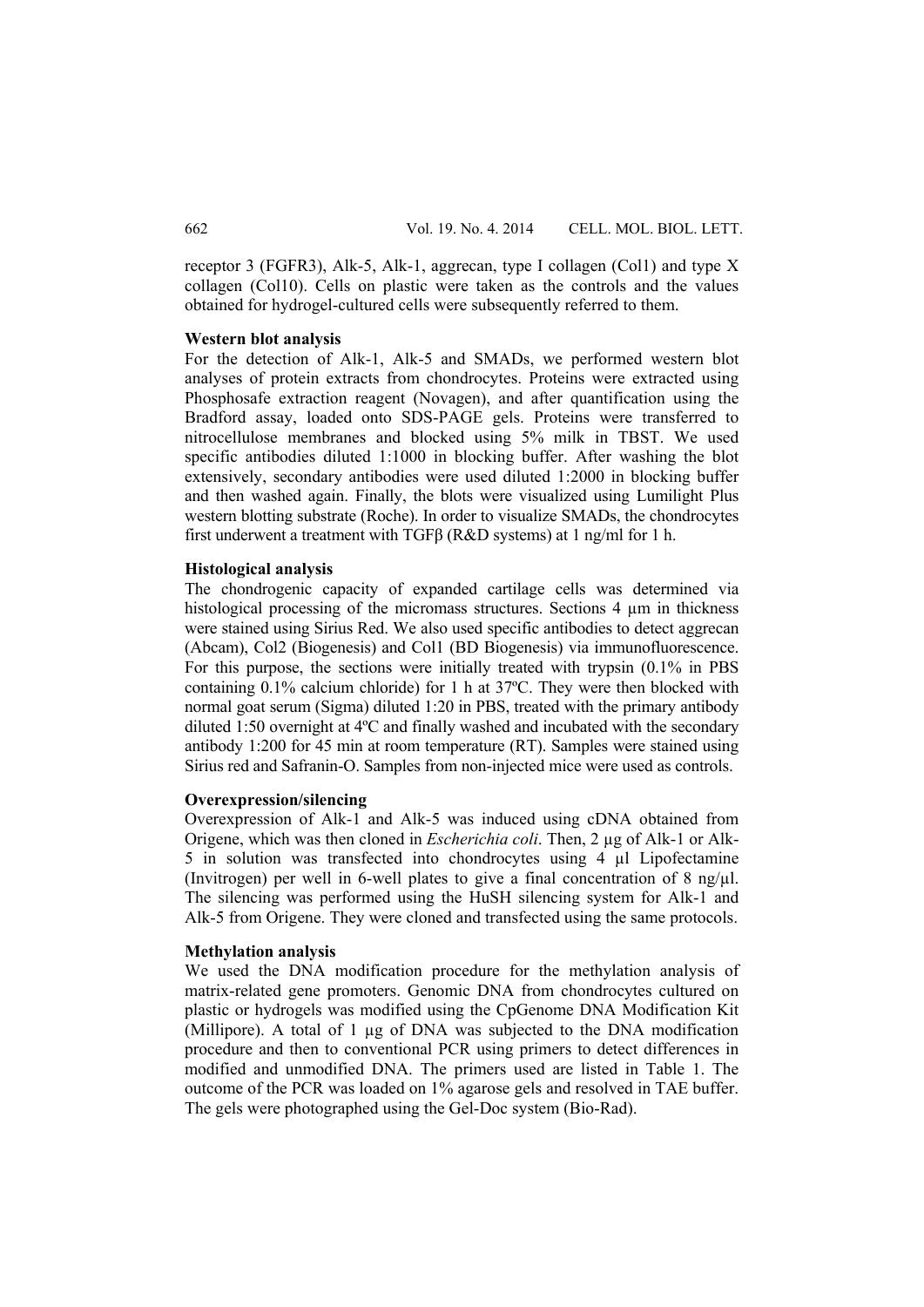Table 1. Primers used for the RT-PCR.

| $Alk-1$                 |                                  |
|-------------------------|----------------------------------|
| Left modified primer    | AAATGGTTTTGTTTAGAATTTACGG        |
| Right modified primer   | <b>TAACTTCTTCCTACCTAACCCCG</b>   |
| Left unmodified primer  | AATGGTTTTGTTTAGAATTTATGG         |
| Right unmodified primer | <b>TAACTTCTTCCTACCTAACCCCACT</b> |
| Alk-5                   |                                  |
| Left modified primer    | <b>TTTTTTTTGAGTAATTTTTACGG</b>   |
| Right modified primer   | <b>GCACTACTAAACCTCTAACCACG</b>   |
| Left unmodified primer  | <b>TTTTTTTTGAGTAATTTTTATGG</b>   |
| Right unmodified primer | ACACTACTAAACCTCTAACCACACC        |

## **Statistical analysis**

The results from gene expression experiments were compared using the nonparametric Kruskal-Wallis test, using the software SPSS 15.0 for Windows. We considered values of  $p < 0.05$  to be significant.

### **RESULTS**

## **Overexpression and silencing of Alk-5 and Alk-1**

The roles of Alk-5 and Alk-1 in chondrocytes were tested through overexpression or silencing of these two receptors. For this purpose, chondrocytes were liposome transfected using Alk-5 and Alk-1 cDNA and silencing RNAs developed by Origene. Transfection was developed using different concentrations of Lipofectamine with cDNA corresponding to green fluorescent protein (GFP), achieving transfection efficiencies close to 100% (Fig. 1A). The overexpression or silencing method was confirmed via RT-PCR (Fig. 1B), which shows an increased expression of the two receptors when the cDNA was transfected and a downregulation when the silencing RNA was used. Finally, the effect that the overexpression or silencing has on the chondrocyte phenotype was determined through RT-PCR analysis of cartilage-specific markers (Fig. 1C). When the Alk-5 was overexpressed or Alk-1 was silenced, aggrecan and Col2 expressions increased compared to normal chondrocytes. Alternatively, when Alk-5 was silenced or Alk-1 was overexpressed, aggrecan and Col2 were both downregulated. Col1 displayed the opposite regulation. When we combined the overexpression with the silencing of the antagonistic receptor, we did not detect a potentiation of the effect that each Alk had on its own. In order to confirm these results, we placed chondrocytes in pellet cultures and showed using immunofluorescence how the expression of cartilage markers was enhanced when Alk-5 was overexpressed or Alk-1 silenced (Fig. 1D). We selected the overexpression of Alk-5 and the silencing of Alk-1 as the conditions for the expansion of chondrocytes in subsequent experiments.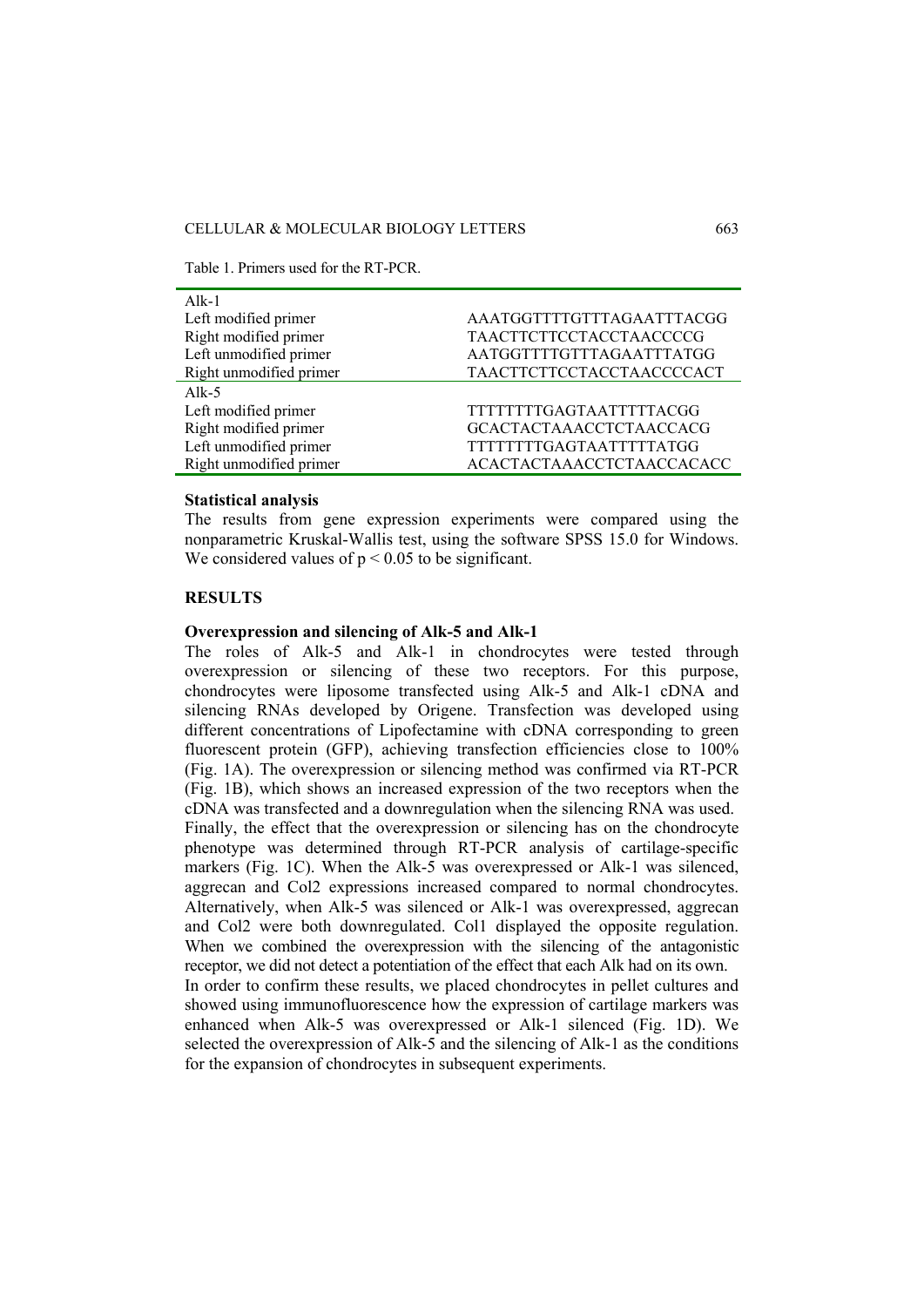

Fig. 1. Efficient transfection of chondrocytes using lipofectamine (LPF). A – Control plasmid containing the cDNA for GFP were transfected into freshly isolated chondrocytes using LPF  $(8 \text{ ng/u})$  and the cells were photographed under a fluorescence microscope showing the positive staining for approx. 100% of the cells. B – Under those conditions, plasmids for the overexpression and silencing of receptors Alk-1 and Alk-5 were transfected and their expression analyzed via RT-PCR. C – The expression of cartilage markers aggrecan, Col2 and Col1 was used as a control to monitor the effect of overexpressing or silencing both receptors. D – Chondrocytes were cultured in 3D micromass systems and analyzed for the expression of cartilage genes by immunofluorescence. Scale bar: 50  $\mu$ m for (A) and 500  $\mu$ m for (D). The average  $\pm$  SD for every group (n = 6) is represented. \*p < 0.05 and \*\*p < 0.001 relative to the control cells.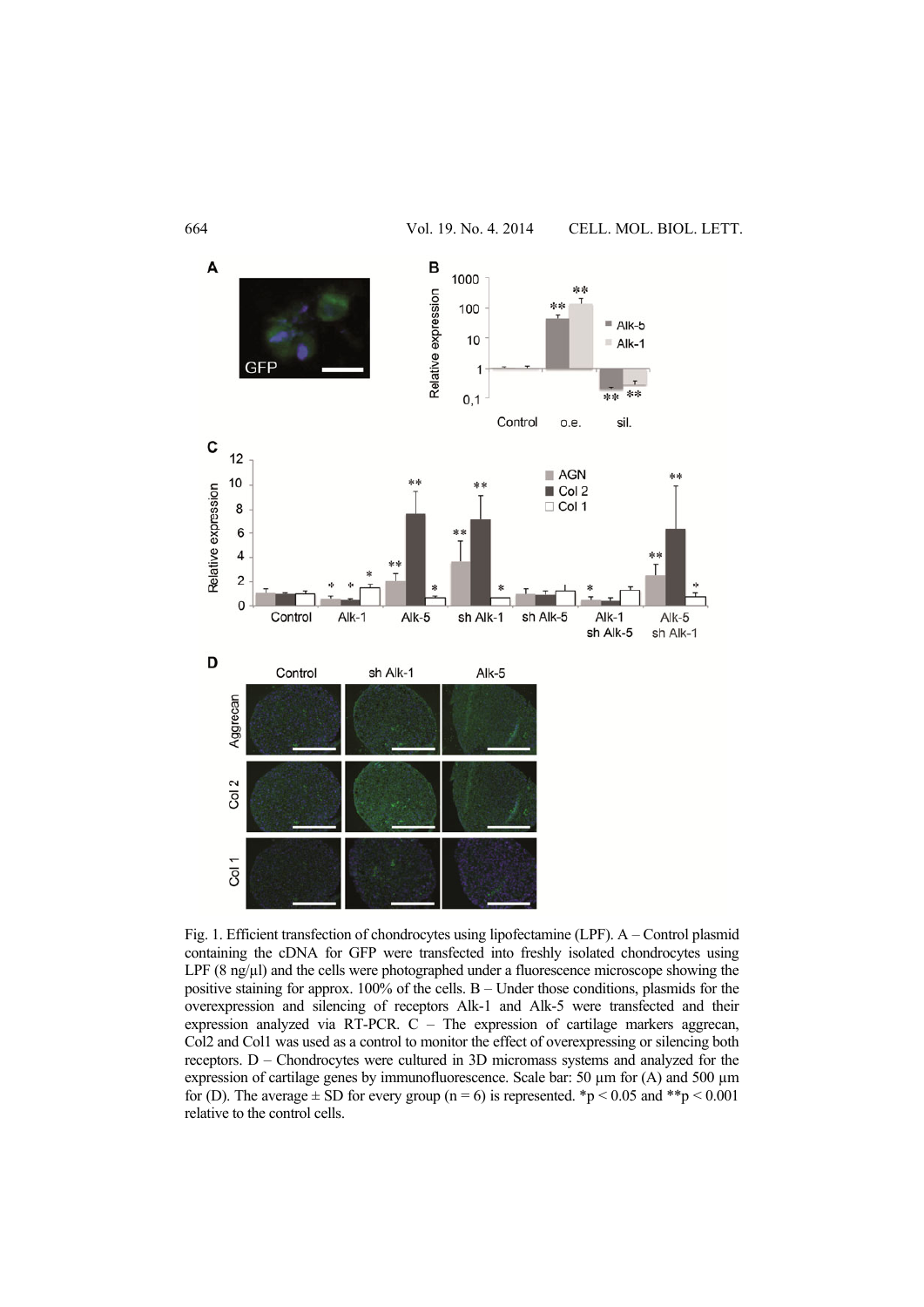#### CELLULAR & MOLECULAR BIOLOGY LETTERS 665

**Expansion of chondrocytes after Alk-5 upregulation and Alk-1 downregulation**  Selected chondrocytes were expanded up to passage 8 and their RNA was extracted for RT-PCR analysis of cartilage markers (Fig. 2A). When genetically modified chondrocytes were expanded (Alk-5 for cells overexpressing Alk-5, and shAlk-1 for cells where Alk-1 was silenced), we observed a delay in the progressive loss of the chondrocytic markers aggrecan and Col2, and a delayed upregulation of Col1 with respect to unmodified control cells during the course of the culture. In addition, and confirming our previous results, hydrogelexpanded cells did show a delayed decay of the cartilage markers aggrecan and Col2 and an increased expression of Col1. We also confirmed the expression of Alk-1 and Alk-5 for the modified Alk-5 and shAlk-1 cells during the experiment and found an overexpression for Alk-5 and a downregulation of Alk-1 consistent with the modification of the cells. These changes were particularly evident in the first passages. Data concerning the expressions of Alk-1 and Alk-5 were confirmed using western blot analysis (Fig. 2B). A band corresponding to Alk-5 appears in passage 0 cells. Its size decreases when the cells reach passage 4 under either set of conditions, but this decrease is enhanced when passage 0 cells were transfected with the corresponding plasmids. Alk-1 on its own increases with the passage number and decreases strongly when silenced.

In order to test if changes in the expression of receptors lead to changes in the signaling pathways, we performed a western blot analysis of SMAD2/3 and SMAD1/5/8 (Fig. 2B). The results confirmed findings for the RT-PCR, showing the presence of SMAD2/3 only in unpassaged cells and hydrogel-expanded cells. It was potentiated when cells were transfected with plasmids to overexpress the Alk-5 receptor. SMAD1/5/8 also appeared in unpassaged cells, but it was maintained only in plastic-expanded chondrocytes, showing no band for the hydrogel-expanded cells and poor band intensity in cells where Alk-1 had been silenced.

The capacity to form a matrix during the course of the experiment was analyzed by placing expanded cells in passages 0–8 in pellet cultures. In all cases (Fig. 3A), the expression of the cartilage markers aggrecan and Col2 was significantly upregulated when Alk-5 and shAlk-1 cells were assayed and referred to unmodified cells, showing a much-delayed decay for these markers. In addition, when the expansion was performed onto hydrogels, the expressions of these two markers were much increased during the first passages, showing an interesting synergy for the genetic modification and the hydrogel culture effect, which involved an improved expression of cartilage markers and confirmed previous results. In the assay of Col1, a significant decrease was observed when Alk-5 and shAlk-1 cells were used.

The chondrogenetic capacity was also studied in vivo by injecting the control, Alk-5 and shAlk-1 cells into the adductor muscle of nude mice. We could not detect any positive staining for Safranin-O (data not shown). Images in Fig. 3B for Sirius red staining showed more intensely stained samples for animals transfected with shAlk-1 cells. No significant differences were found for Alk-5 and control cells.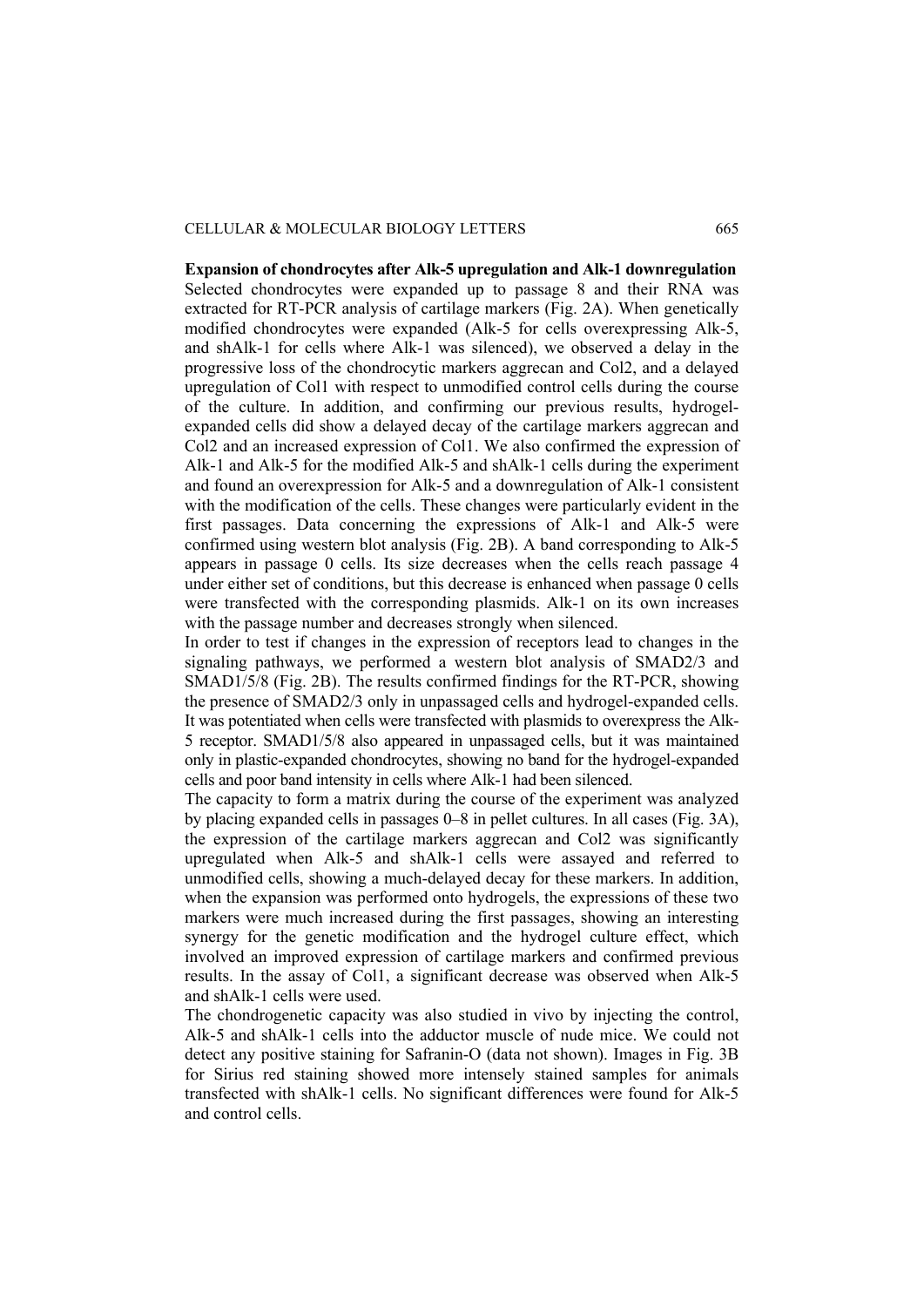

Fig. 2. The expression of cartilage markers during expansion. A – Expanded chondrocytes were analyzed for the expression of markers using RT-PCR. The average  $\pm$  SD for every group ( $n = 6$ ) is represented for passages 0, 2, 4, 6 and 8. B – Western blot of Alk-1 and Alk-5 in passage 0 and passage 4 cells both in plastic and in hydrogel culture. The band for Alk-1 and Alk-5 also shows in cells induced to overexpress Alk-5 (marked as Alk-5) and for cells induced to silence Alk-1 (marked as shAlk-1). C – Phosphorylation of SMADs after TGF-β treatment (1 ng/ml during 1 h) in normal and passaged cells was determined by western blot analysis. P4 stands for passage 4 cells and p4\* for cells in passage 4 cultured in hydrogels.  $\mathbf{\hat{p}}$  < 0.05 for Alk-5 cells relative to the control cells in every passage.  $\dot{p}$  < 0.05 for Alk-5 cells relative to the control cells in every passage.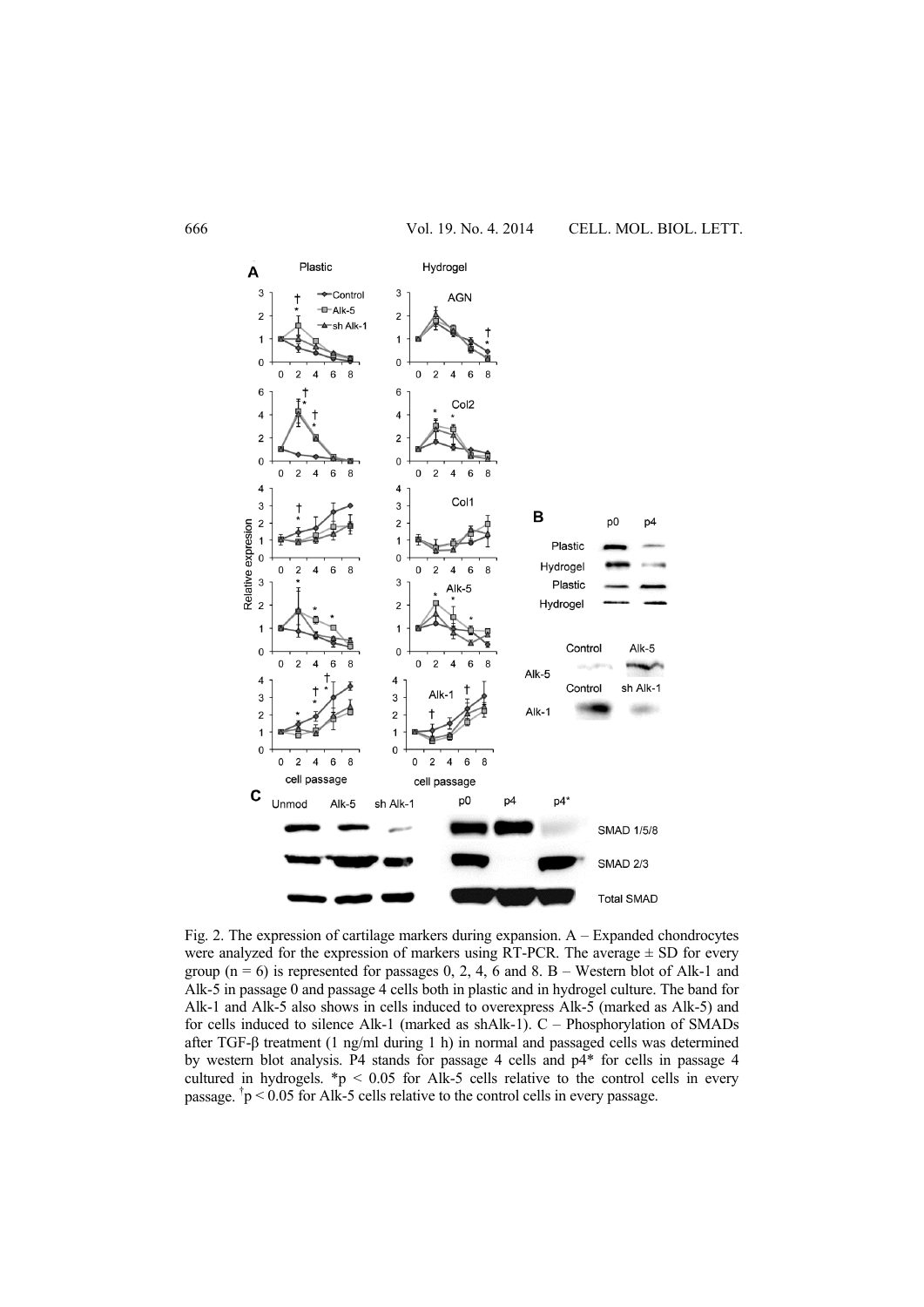### CELLULAR & MOLECULAR BIOLOGY LETTERS 667



Fig. 3. The expression of cartilage markers in pellets obtained for cells in every passage. A – Pellets were dispersed and analyzed for the expression of markers using RT-PCR. The average  $\pm$  SD for every group (n = 9) is represented for passages 0, 2, 4, 6 and 8. B – The in vivo assay was developed by injecting chondrocytes from passage 2 into the adductor muscles of nude mice. Sections were stained using Sirius red. Scale bar: 200  $\mu$ m. \*p < 0.05 for Alk-5 cells relative to the control cells in every passage.  $\dot{p}$  < 0.05 for Alk-5 cells relative to the control cells in every passage.

### **Inhibition of TGFβ in hydrogel-cultured Alk-5 and sh-Alk-1 cells**

In order to study the biological role of Alk-1 and Alk-5 receptors in chondrocytes, we used the TGFβ inhibitors P17 and P144. Here, we report the data for P17, since all of the results are similar to those obtained using P144 (data not shown). Plastic-expanded cells were cultured in the presence of P17. Cartilage markers were assayed using RT-PCR (Fig. 4). In the control, unmodified cells, the effect of the inhibition was hardly noticeable, but for Alk-5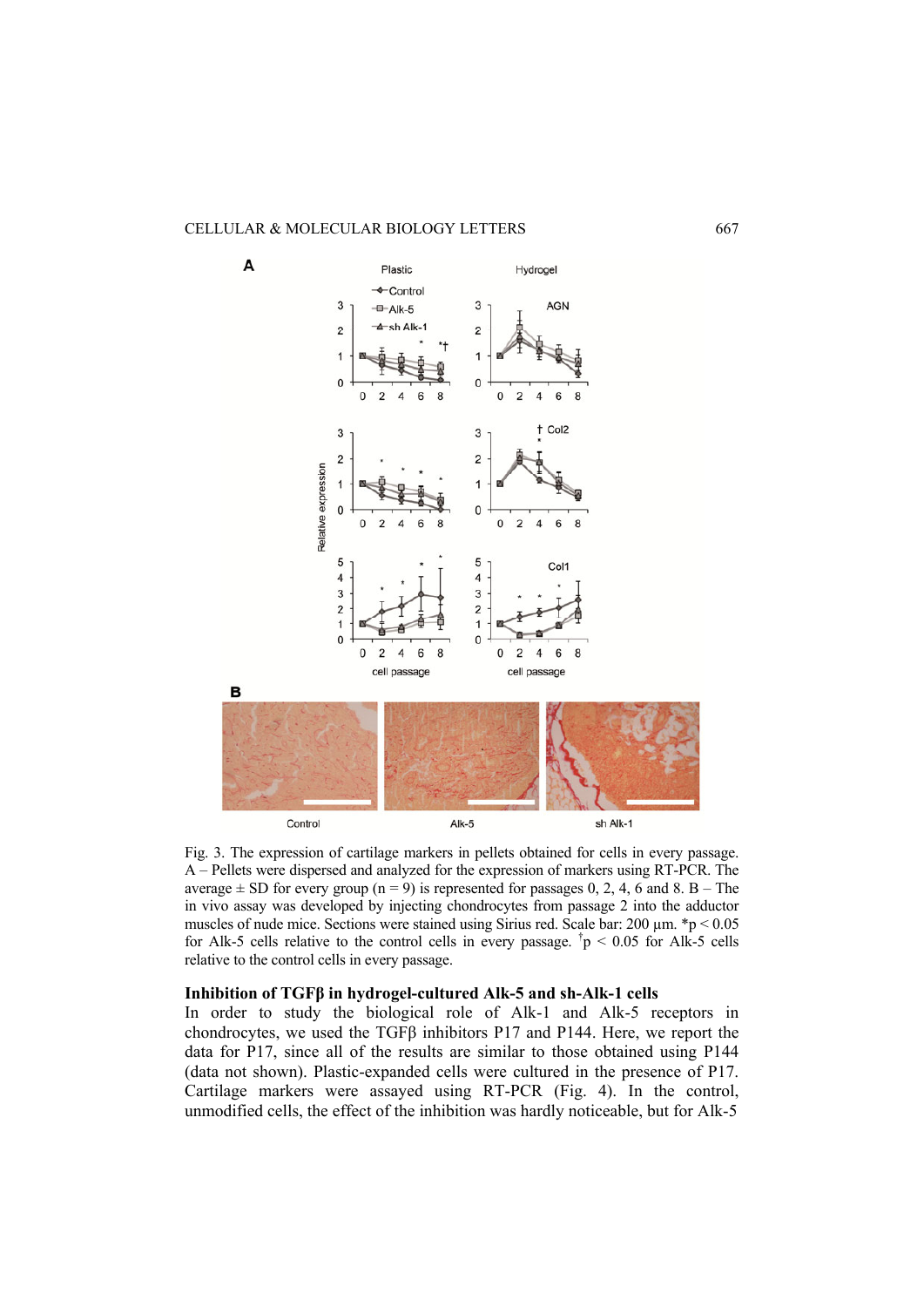

Fig. 4. Inhibition of TGFβ during expansion of genetically modified chondrocytes. A – Plastic-expanded chondrocytes were treated with peptide inhibitor P17 and analyzed for the expression of cartilage markers aggrecan, Col2 and Col1 using RT-PCR. The peptide inhibitor for TGFβ was also added to plastic cultures of cells overexpressing Alk-5 (Alk-5 cells, B) and chondrocytes silenced for Alk-1 (shAlk-1 cells, C). The average  $\pm$  SD for every group ( $n = 6$ ) is represented for passages 0, 2, 4, 6 and 8. D – We also used wildtype chondrocytes cultured onto hydrogels to which peptide was added after passage 4, when the cells had shown to increase the expression of Alk-1 receptor [8] and it would be desirable to inhibit TGFβ activity. \*p < 0.05 for peptide-treated cells relative to the control cells in every passage.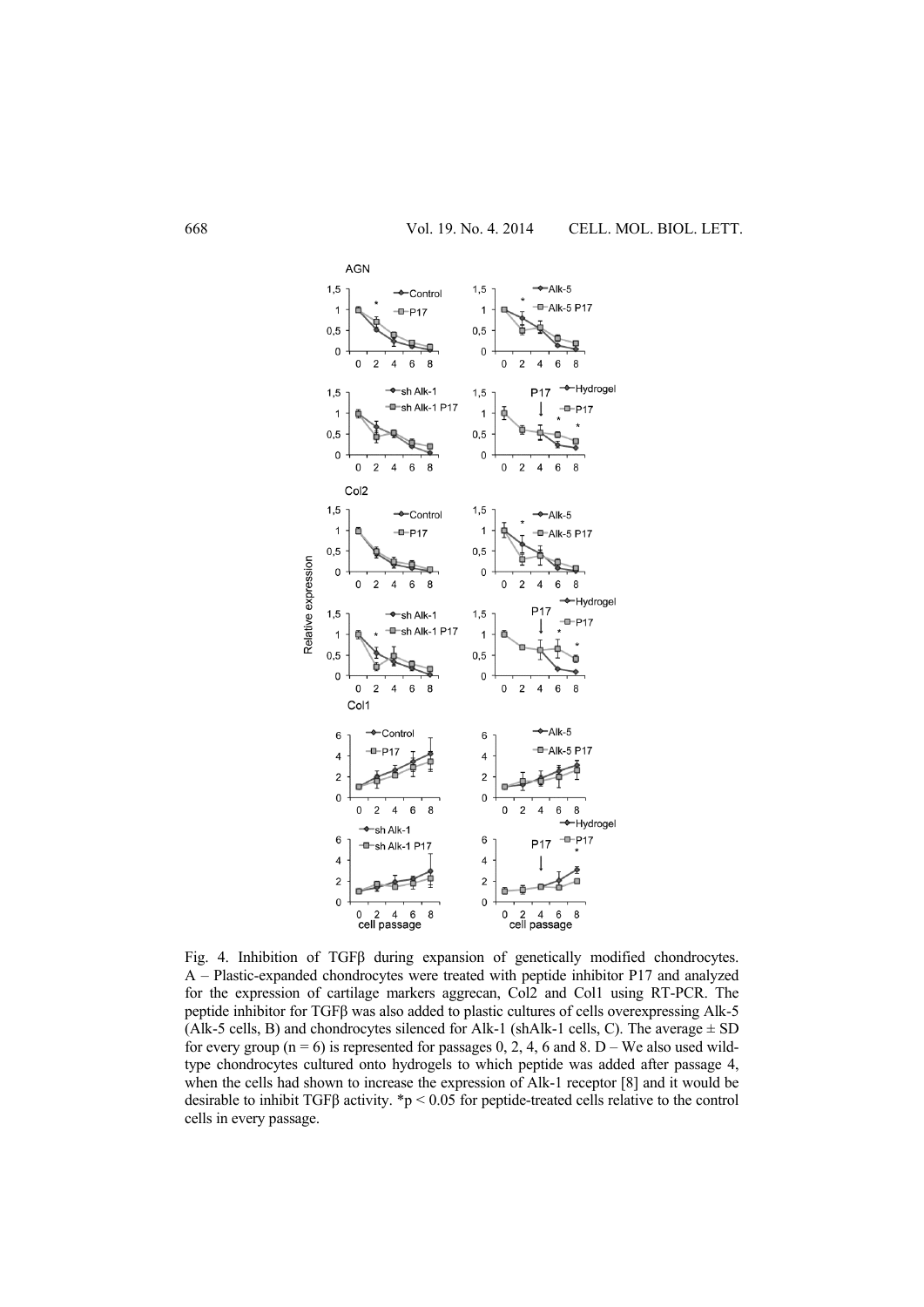and shAlk-1 cells, a clear effect was observed in passage 2 cells: an increase in aggrecan and Col2 expression and a decrease in Col1 expression, which suggests increased signaling through Alk-5, an effect that would positively influence the chondrocyte phenotype. We also used hydrogel expansion for the inhibition of TGFβ, adding P17 after the 4<sup>th</sup> passage, when we had observed an increased level of Alk-1 [8]. At this point, the effect of inhibition was clear and significant, showing an increase in the expression of aggrecan and Col2, and a decrease in Col1 after the addition of the peptide.

# **DNA methylation analysis**

We used primers specific for selected CpG islands on the promoter of Alk-1 and Alk-5, which are capable of amplifying modified or unmodified DNA, respectively. Fig. 5 shows the presence of bands in the gel for those primers specific for unmodified DNA, indicating the presence of methylation in the CpG islands studied for the promoter of Alk-1 both in plastic and in hydrogel-cultured chondrocytes. This is an indication of the lack of regulation of the gene for Alk-1 in our model of chondrocyte culture by methylation, at least in the islands studied. For Alk-5, we could detect the appearance of a band for the primers specific for modified DNA in its promoter. This indicates that, at least in our model, the cells cultured in collagen hydrogels suffer a de-methylation of the promoter for Alk-5.



Fig. 5. Methylation analysis of CpG islands in the promoters of Alk-1 and Alk-5. Genomic DNA was transformed using the bisulfite modification and subjected to PCR using primers for the specific sequence of modified (M) or unmodified (U) DNA, respectively indicating unmethylated and methylated DNA in chondrocytes from passage 2 cultured both on plastic and on collagen hydrogels. The band pattern remains constant for Alk-1 (positive using primers specific for unmodified DNA) but changes for Alk-5 suggest a de-methylation process.

# **DISCUSSION**

These results concur with those from our earlier research, in which we suggested that Alk-1 and Alk-5 are suitable candidates for the final effector of the response of chondrocytes to changes in substrate rigidity [8]. These two transmembrane proteins function as opposite receptors for TGFβ [19]. In chondrocytes, Alk-5 has been described as the natural receptor, leading to a potentiation of the chondrogenetic capacity through the activation of SMAD 2/3 [9–11], while when Alk-1 is present, TGF signals activate SMAD 1/5/8, which leads to the hypertrophic and terminal differentiation of chondrocytes [12–14]. Our data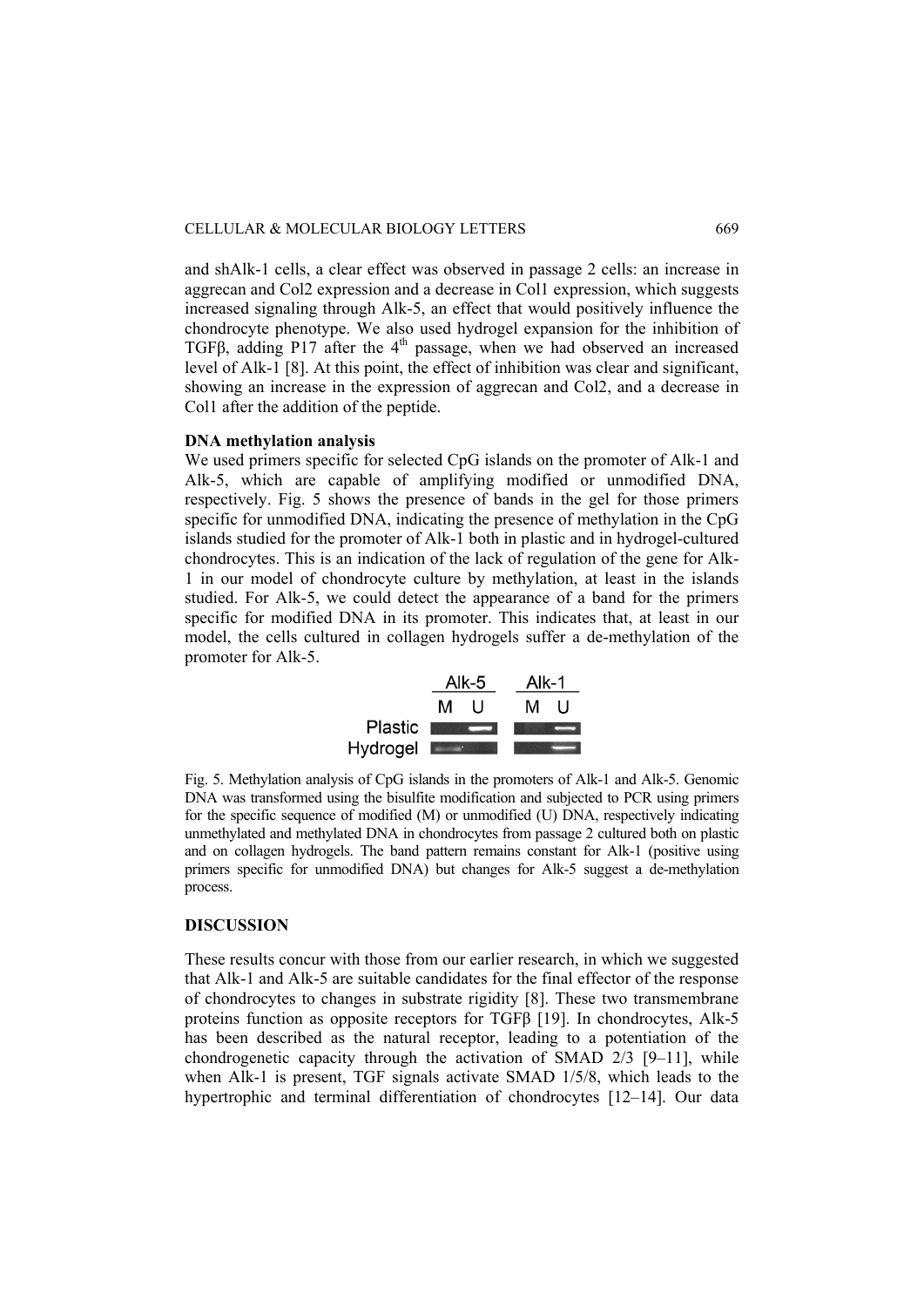(Fig. 3) strongly confirm these earlier findings, showing SMAD 2/3 activation by TGFβ only when cells were expanded onto hydrogels, which had been shown in a previous experiment to induce an improved expression for Alk-5 [8].

These two receptors have been described to have a role in the changes that age has on the reparative capabilities of cartilage. An alteration in the ratio of Alk-5 to Alk-1 to a higher expression of Alk-1 is observed in older chondrocytes [16, 20], in osteoarthritis (OA) [16] and during expansion in plastic [8]. We demonstrate here that both are relevant effectors of chondrocyte mechanosensing and modulators of chondrocyte phenotype since, by modifying their expression (increasing or silencing), we are able to modulate their chondrogenetic capacity. Expansion of cells with an overexpression of Alk-5 or a downregulation of Alk-1 mimics the effect that expansion onto hydrogels had on dedifferentiation of chondrocytes [8]. Indeed, a combination of the two factors (overexpression and silencing and hydrogel culture) could offer a synergistic effect that could be of interest in efforts to find optimal culture systems for cartilage cells (Figs 2 and 3). The data in Fig. 2 point to a regulation of Alk-1 by Alk-5 and vice versa. This coordinated regulation has not yet been demonstrated, but the opposing effects for the two receptors described here and in previous studies [16, 20] strongly support this hypothesis.

Interestingly, the methylation analysis performed showed how culture onto hydrogels produced a decrease in the methylation of the promoter of Alk-5. We suspect that this change is probably responsible for the increase in the expression of Alk-5 through the duration of the culture. We did not detect a similar behavior for Alk-1, which points to a relevant role of epigenetics in chondrocyte biology. In previous studies, epigenetic mechanisms have also been related to cartilage biology. The epigenetic state of the Sox9 promoter has been described to change during the process of OA [21]. In the same way, promoters for several metalloproteinases have been described as less methylated in OA-derived samples [22–24]. However, other studies have yielded results that could not demonstrate significant gene methylation in the aggrecan promoter of aged and OA chondrocytes [25].

To the best of our knowledge, there are no studies describing methylationsilencing mechanisms for Alk receptors in vitro, but epigenetic changes during ex vivo expansion (including methylation) have been described for mesenchymal stem cells (MSCs). Choi et al. showed how MSCs from late passages increased their methylation state in genes related to DNA replication, cell cycle and adipogenic differentiation [26, 27]. We can suggest that the changes occurring during expansion and prior to cell therapy applications may have special relevance for the final behavior of cells. Additionally, since one of the key factors implicated in these changes is the biomechanics of the culture system [6–8], we would like to open a new line of research in the epigenetic mechanisms that could be implicated in the sensing of matrix stiffness. In any case, our data point to a key role for the two receptors Alk-1 and Alk-5 in the physiology of chondrocytes. They are possible targets to modulate cartilage cell behavior. In order to confirm this role for Alk-1 and Alk-5, we used peptide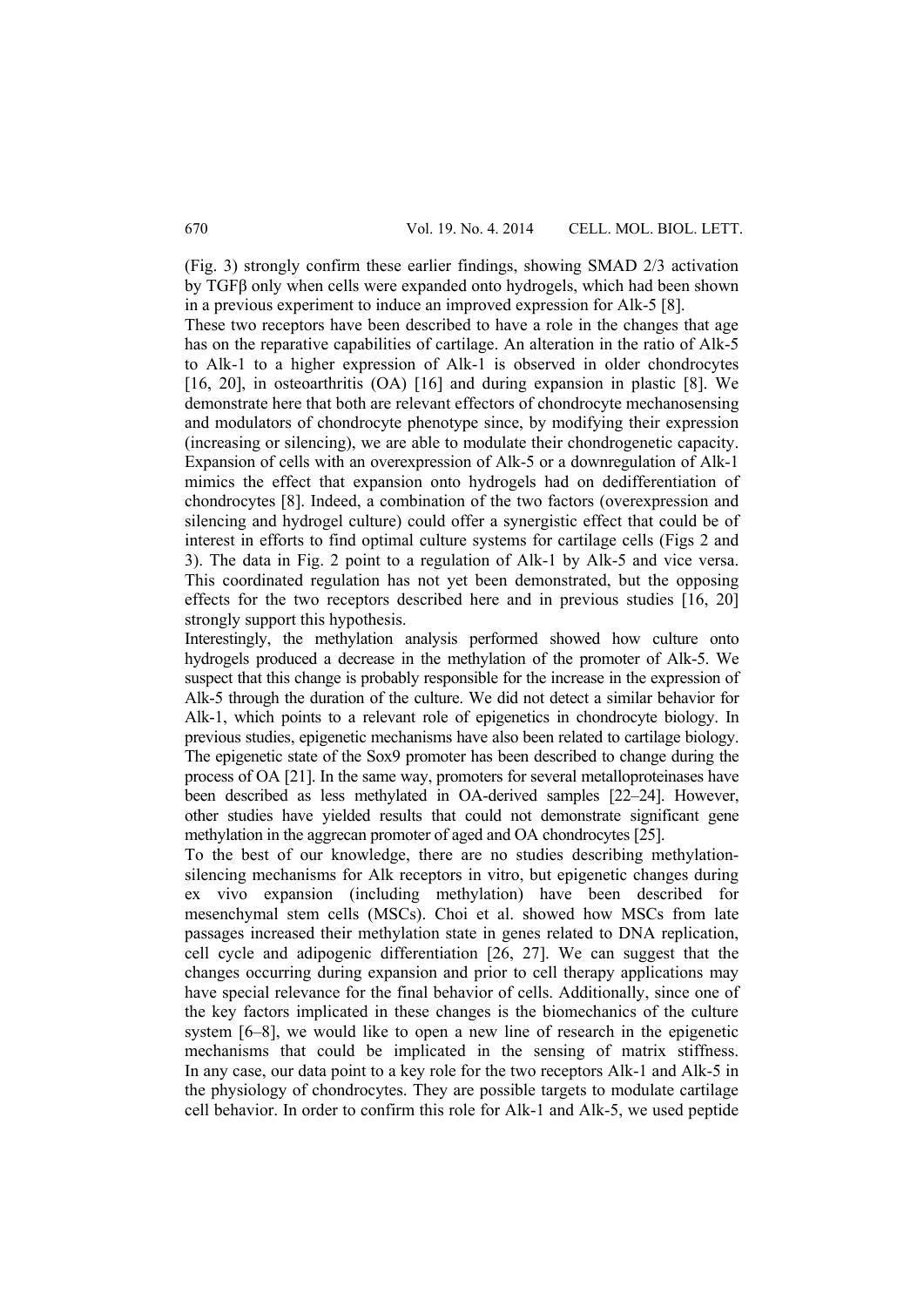inhibitors against TGFβ P17 and P144 (data not shown for the latter) [28–31]. Our results (Fig. 4) demonstrate an increased chondrocytic phenotype when TGFβ was inhibited in Alk-1 expressing cells and, on the contrary, a lower chondrogenic capacity when we inhibited TGFβ on cells expressing Alk-5. All of this is consistent with the role described for TGFβ receptors. Of particular interest are the results found for P17. When added to the culture medium at the moment of the switch from Alk-5 to Alk-1 (around the  $4<sup>th</sup>$  passage), P17 causes the cells to stop or at least slows down the dedifferentiation process. If the expansion of chondrocytes on hydrogels delays the dedifferentiation to the  $4<sup>th</sup>$ passage, treatment with P17 at that moment could maintain the differentiated state in passages 6 through 8.

In any case, changes in stiffness as observed in our model are caused by a reduction in the collagen content of the hydrogel. This could also lead to a reduced availability of binding sites for integrins in the soft hydrogels that may cause the cells to decrease the FA sites and, subsequently, the signal transduction intensity. In fact, it has been extensively reported that decreased rigidities have precisely this effect on the turnover of FA, since the number of FA is dependent on the rigidity of the substrate [32, 33]. All of this evidence suggests that the mechanisms evaluated in this study are valid as a model for studying the effect of changing the substrate mechanics on chondrocytes. Thus, we offer relevant data that help to increase the understanding of mechanosensing mechanisms. We demonstrate that Alk-1 and Alk-5 may be important targets for modulating chondrocyte behavior in cartilage pathologies, which include the strategies that try to inhibit TGFβ when expression of Alk-1 cannot be silenced.

**Acknowledgments.** This study is funded by PIUNA (Plan de Investigación, Universidad de Navarra, 2010-40). We would like to thank Digna Biotech for kindly providing peptides to inhibit TGFβ. Patricia Sanz-Ramos received a Fellowship from the Asociación de Amigos de la Universidad de Navarra. The authors have no conflict of interests.

# **REFERENCES**

- 1. Glowacki, J., Trepman, E. and Folkman, J. Cell shape and phenotypic expression in chondrocytes. **Proc. Soc. Exp. Biol. Med.** 172 (1983) 93–98.
- 2. Brodkin, K.R., García, A.J. and Levenston, M.E. Chondrocyte phenotypes on different extracellular matrix monolayers. **Biomaterials** 25 (2004) 5929–5938.
- 3. Benya, P.D. and Shaffer, J.D. Dedifferentiated chondrocytes reexpress the differentiated collagen phenotype when cultured in agarose gels. **Cell** 30 (1982) 215–224.
- 4. Binette, F., McQuaid, D.P., Haudenschild, D.R., Yaeger, P.C., McPherson, J.M. and Tubo, R. Expression of a stable articular cartilage phenotype without evidence of hypertrophy by adult human articular chondrocytes in vitro. **J. Orthop. Res.** 16 (1998) 207–216.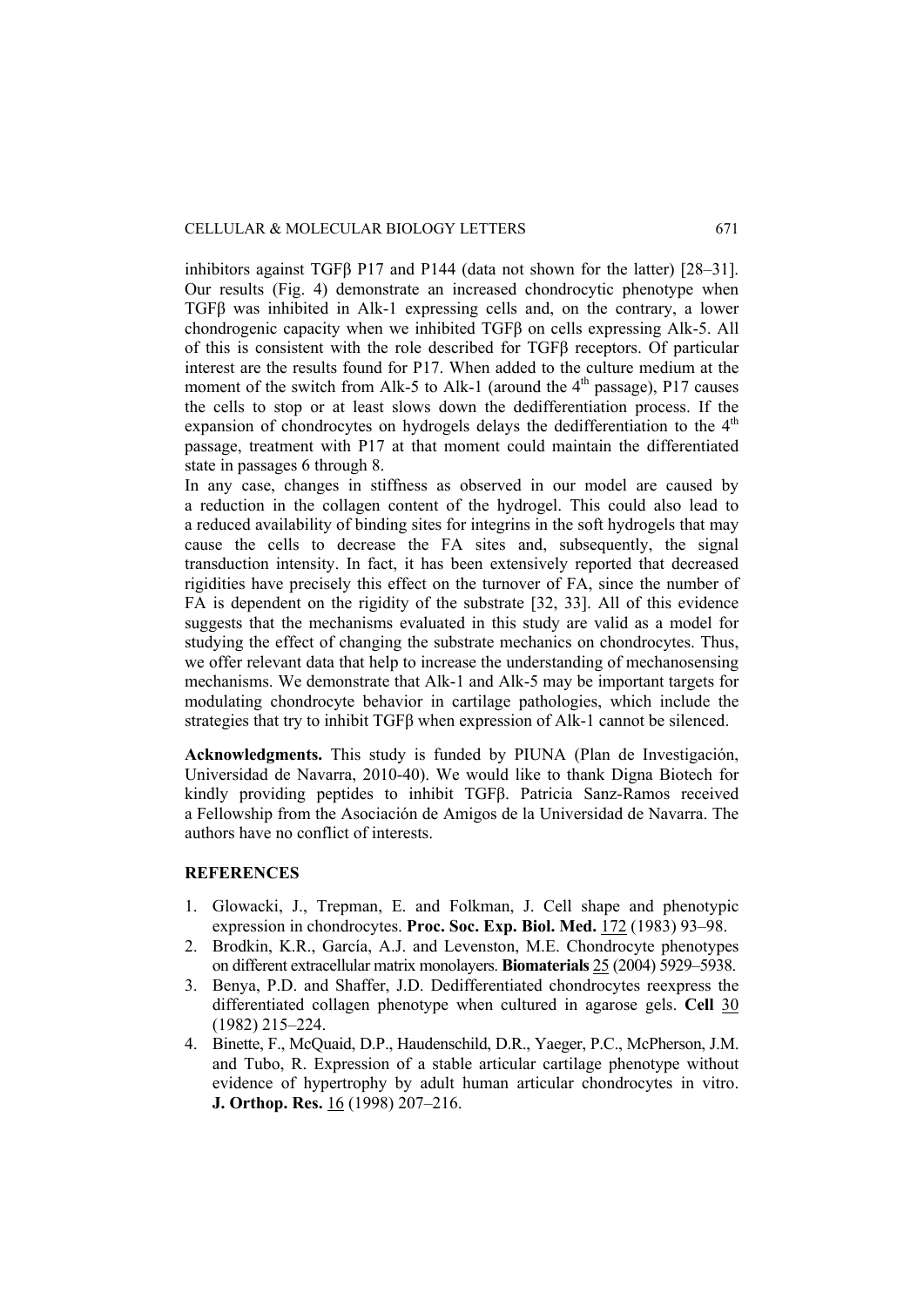- 5. Darling, E.M. and Athanasiou, K.A. Rapid phenotypic changes in passaged articular chondrocyte subpopulations. **J. Orthop. Res.** 23 (2005) 425–432.
- 6. Sanz-Ramos, P., Mora, G., Ripalda-Cemboráin, P., Vicente-Pascual, M. and Izal-Azcárate, I. Identification of signalling pathways triggered by changes in the mechanical environment in rat chondrocytes. **Osteoarthr. Cartil.** 20 (2012) 931–939.
- 7. Sanz-Ramos, P., Mora, G., Vicente-Pascual, M., Ochoa, I., Alcaine, C., Moreno, R., Doblaré, M. and Izal-Azcárate, I. Response of sheep chondrocytes to changes in stiffness in the range from 2 to 20 Pa. Effect of cell passaging. **Connect. Tissue Res.** 54 (2013) 159–166.
- 8. Sanz-Ramos, P., Duart, J., Rodríguez-Goñi, M.V., Vicente-Pascual, M., Dotor, J., Mora, G. and Izal-Azcárate, I. Improved chondrogenic capacity of collagen hydrogel-expanded chondrocytes. In vitro and in vivo analysis. **J. Bone Joint Surg. Am.** 96 (2013) 1109–1117.
- 9. Nakao, A., Imamura, T., Souchelnitskiy, S., Kawabata, M., Ishisaki, A., Oeda, E., Tamaki, K., Hanai, J., Heldin, C.H., Miyazono, K. and ten Dijke, P. TGFβ receptor mediated signalling through Smad2, Smad3 and Smad4. **EMBO J.** 16 (1997) 5353-5362.
- 10. Lin, H.Y. and Moustakas, A. TGFβ receptors: structure and function. **Cell. Mol. Biol**. 40 (1996) 337–349.
- 11. Moustakas, A., Souchelnytskyi, S. and Heldin, C.H. Smad regulation in TGFβ signal transduction. **J. Cell. Sci.** 114 (2001) 4359–4369.
- 12. Inman, G.J., Nicolas, F.J. and Hill, C.S. Nucleocytoplasmic shuttling of Smads 2, 3, and 4 permits sensing of TGFβ receptor activity. **Mol. Cell.** 10 (2002) 283–294.
- 13. Roberts, A.B. TGFβ signaling from receptors to the nucleus. **Microbes Infect.** 1 (1999) 1265–1273.
- 14. Goumans, M.J. and Mummery, C. Functional analysis of the TGFβ receptor/Smad pathway through gene ablation in mice. **Int. J. Dev. Biol.** 44 (2000) 253–265.
- 15. Ito, H., Akiyama, H., Shigeno, C. and Nakamura, T. Noggin and bone morphogenetic protein-4 coordinately regulate the progression of chondrogenic differentiation in mouse clonal EC cells, ATDC5. **Biochem. Biophys. Res. Commun.** 260 (1999) 240–244.
- 16. Blaney Davidson, E.N., Remst, D.F., Vitters, E.L., van Beuningen, H.M., Blom, A.B., Goumans, M.J., van der Berg, W.B. and van der Kraan, P.M. Increase in ALK1/ALK5 ratio as a cause for elevated MMP-13 expression in osteoarthritis in humans and mice. **J. Immunol**. 182 (2009) 7937–7945.
- 17. Dell'Accio, F., De Bari, C. and Luyten, F.P. Molecular markers predictive of the capacity of expanded human articular chondrocytes to form stable cartilage in vivo. **Arthritis Rheum.** 44 (2001) 1608–1619.
- 18. Livak, K.J. and Schmittgen, T.D. Analysis of relative gene expression data using real-time quantitative PCR and the 2(-Delta Delta C(T)) Method. **Methods** 25 (2001) 402–408.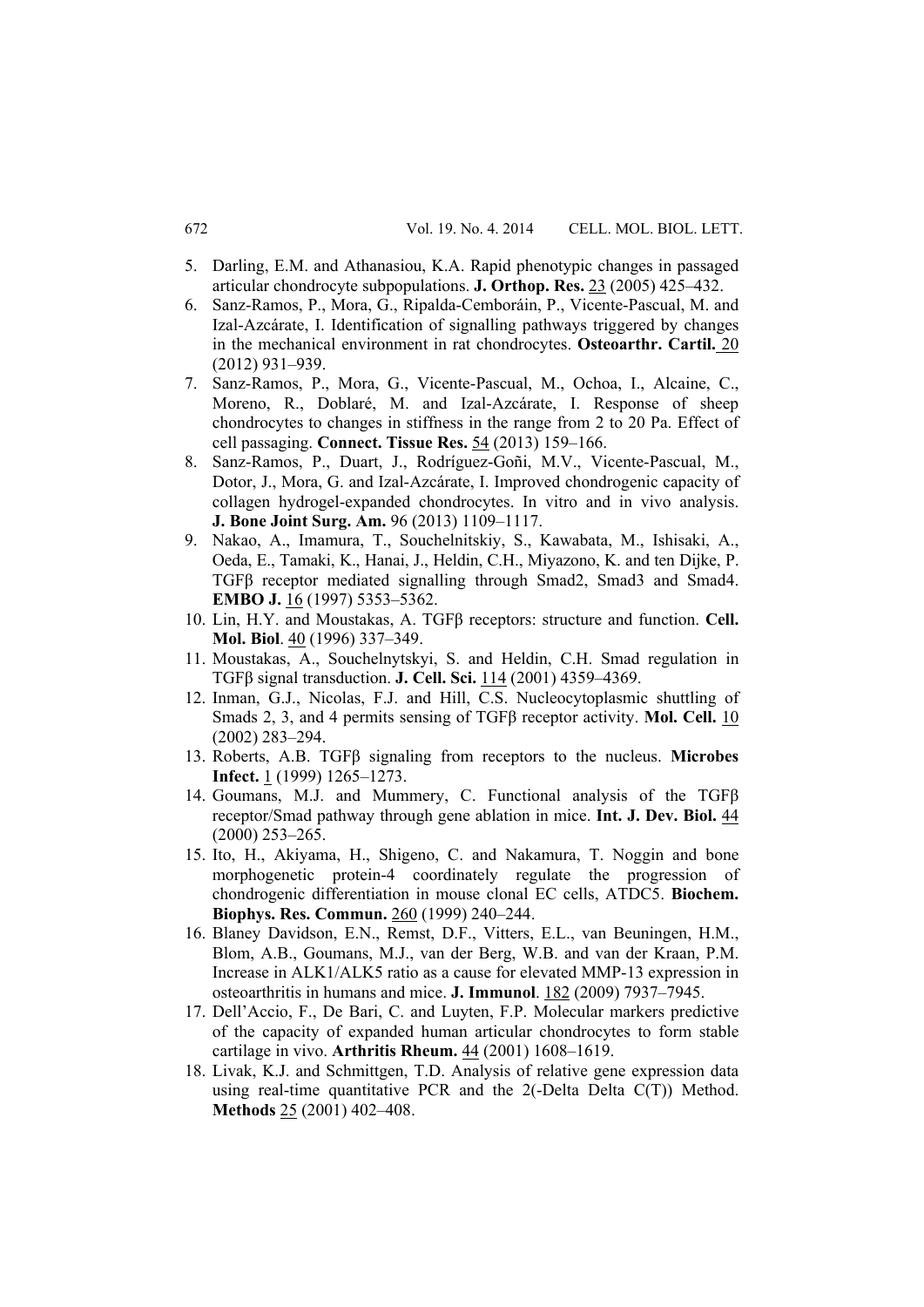- 19. Finnson, K.W., Parker, W.L., ten Dijke, P., Thorikay, M and Philip, A. ALK1 opposes ALK5/Smad3 signaling and expression of extracellular matrix components in human chondrocytes. **J. Bone Mineral Res.** 23 (2008) 896–906.
- 20. van der Kraan, P.M., Goumans, M.J., Blaney Davidson, E. and ten Dijke, P. Age-dependent alteration of TGF-β signalling in osteoarthritis. **Cell Tissue Res.** 347 (2012) 257–265.
- 21. Kim, K.I., Park, Y.S. and Im, G.I. Changes in the epigenetic status of the SOX-9 promoter in human osteoarthritic cartilage. **J. Bone Mineral Res.** 28 (2013) 1050–1060.
- 22. Bui, C., Barter, M.J., Scott, J.L., Xu, Y., Galler, M., Reynard, L.N., Rowan, A.D. and Young, D.A. cAMP response element-binding (CREB) recruitment following a specific CpG demethylation leads to the elevated expression of the matrix metalloproteinase 13 in human articular chondrocytes and osteoarthritis. **FASEB J.** 26 (2012) 3000–3011.
- 23. Cheung, K.S., Hashimoto, K., Yamada, N. and Roach, H.I. Expression of ADAMTS-4 by chondrocytes in the surface zone of human osteoarthritic cartilage is regulated by epigenetic DNA de-methylation. **Rheumatol. Int.** 29 (2009) 525–534.
- 24. Roach, H.I., Yamada, N., Cheung, K.S., Tilley, S., Clarke, N.M., Oreffo, R.O., Kokubun, S. and Bronner, F. Association between the abnormal expression of matrix-degrading enzymesby human osteoarthritic chondrocytes and demethylation of specific CpG sites in the promoter regions. **Arthritis Rheum.** 52 (2005) 3110–3124.
- 25. Poschl, E., Fidler, A., Schmidt, B., Kallipolitou, A,. Schmid, E. and Aigner, T. DNA methylation is not likely to be responsible for aggrecan down regulation in aged or osteoarthritic cartilage. **Ann. Rheum. Dis.** 64 (2005) 477–480.
- 26. Choi, M.R., In, Y.H., Park, J., Park, T., Jung, K.H., Chai, J.C., Chung, M.K., Lee, Y.S. and Chai, Y.G. Genome-scale DNA methylation pattern profiling of human bone marrow mesenchymal stem cells in long-term culture. **Exp. Mol. Med.** 44 (2012) 503–512.
- 27. Zhang, Z.X., Guan, L.X., Zhang, K. Wang, S., Cao, P.C., Wang, Y.H., Wang, Z. and Dai, L.J. Cytogenetic analysis of human bone marrow-derived mesenchymal stem cells passaged in vitro. **Cell Biol. Int.** 31 (2007) 645–648.
- 28. Dotor, J., López-Vázquez, A.B., Lasarte, J.J., Sarobe, P., García-Granero, M., Riezu-Boj, J.I., Martínez, A., Feijoó, E., López-Sagaseta, J., Hermida, J., Prieto, J. and Borrás-Cuesta, F. Identification of peptide inhibitors of transforming growth factor beta 1 using a phage-displayed peptide library. **Cytokine** 39 (2007) 106–115.
- 29. Ezquerro, I.J., Lasarte, J.J., Dotor, J., Castilla-Cortázar, I., Bustos, M., Peñuelas, I., Blanco, G., Rodríguez, C., Lechuga, M.C., Greenwel, P., Rojkind, M., Prieto, J .and Borrás-Cuesta, F. A synthetic peptide from